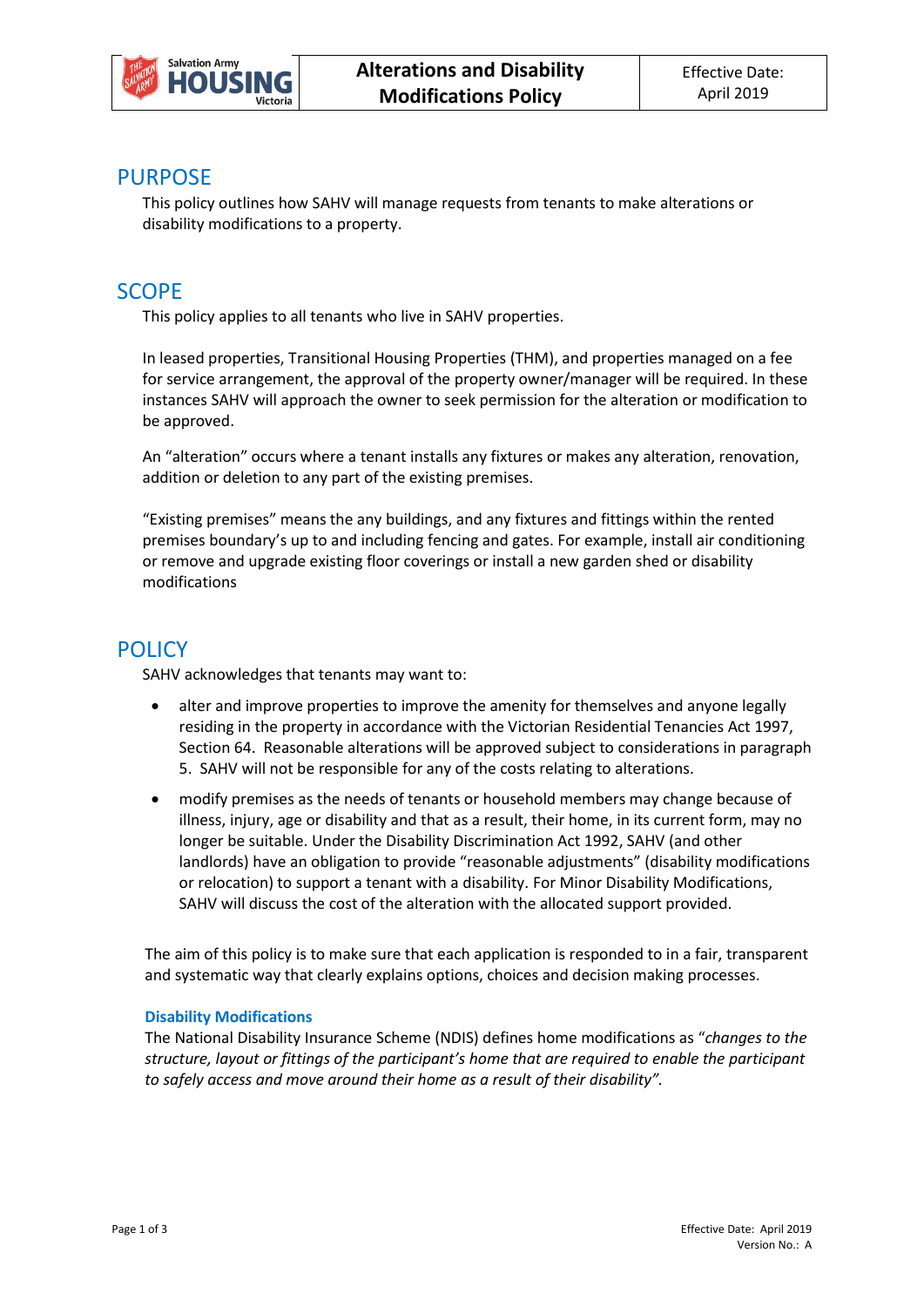

## *Types of modifications.*

# SEEKING APPROVAL

Before a tenant can make a change to the property, the leaseholder (head tenant) must first contact SAHV housing team, through their allocated housing (tenancy) worker using their allocated support worker if applicable. To assist SAHV with either approving or declining an application, tenants should provide as much information as they can about the proposed works including in writing where appropriate.

For Minor Disability Modifications, SAHV will require an Occupational Therapist Report (OTR) and in some cases may require supporting information like a medical certificate and/or letter of recommendation from an appropriate healthcare professional and/or regulatory body (eg. TAC)

SAHV will respond to a satisfactory application within 21 days.

### **ASSESSING AN APPLICATION**

SAHV will:

- determine if the alteration is able to be rectified, repaired or removed at the end of the tenancy and consider these costs appropriately
- assess if there is any current or future loss caused by the proposed alteration and factor that into it decision.

Minor Disability Modifications are more likely to be approved due to their non-structural nature and that on completion the property will most likely remain suitable for other future uses without the need to bring the property back to its original condition.

Where applicable, SAHV will:

- seek approval from the owner or manager of the property.
- assess any impact on neighbours or future tenants.
- take all reasonable steps to assess whether the home has any asbestos or any